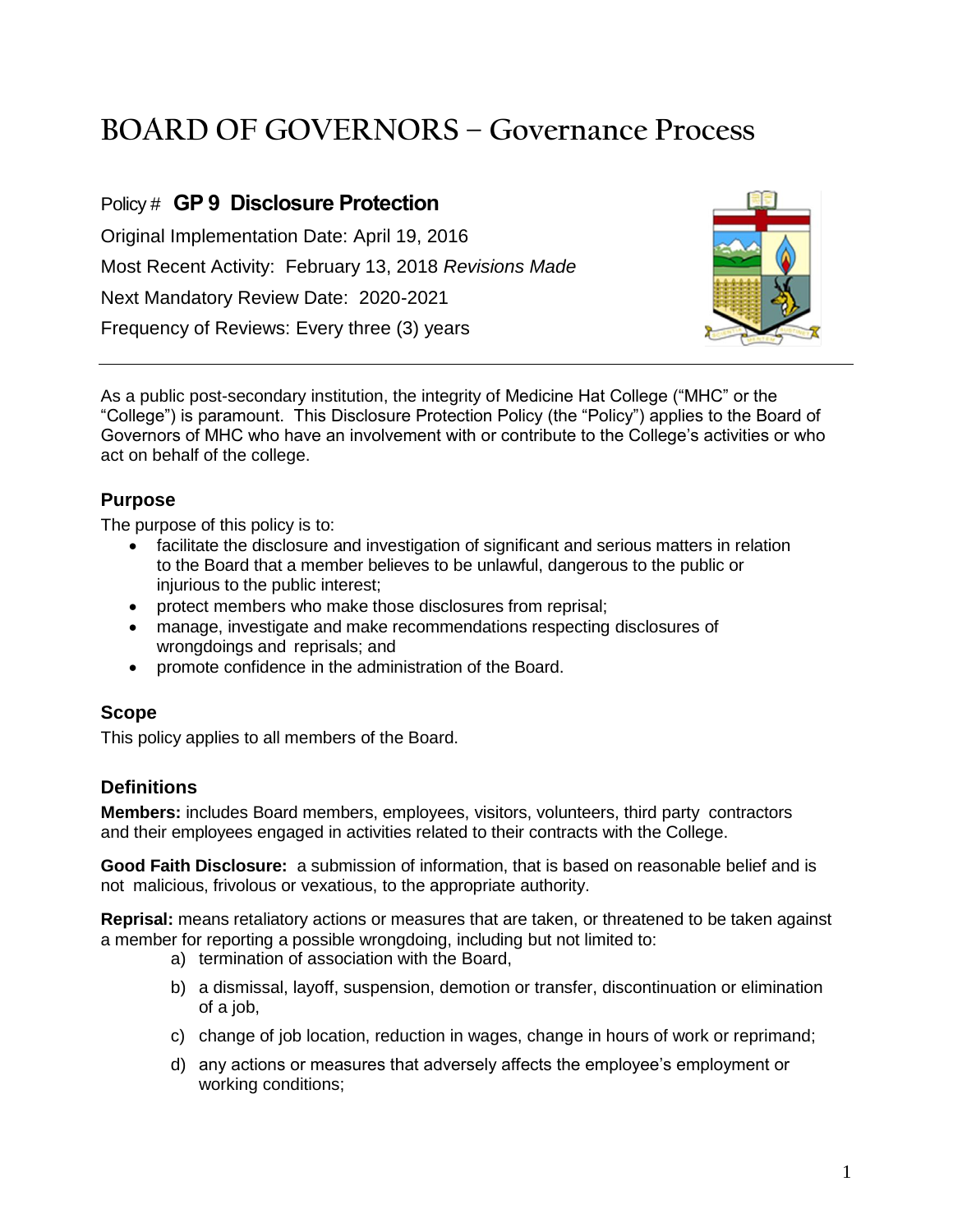- e) intimidation or coercion; and
- f) harassment or discrimination.

**Disciplinary Action:** actions may include termination of employment or association with the Board and/or legal sanctions.

#### **Core Principles**

- 1. The Board recognizes its legal and ethical responsibilities with respect to public interest disclosure and is committed to maintaining the highest standard of legal, fiscal, and ethical behavior by members of the Board.
- 2. All members have the responsibility to report any wrongdoing which they have observed or which they reasonably suspect.
- 3. All reports of possible wrongdoing will be taken seriously and will be promptly investigated. The specific action taken in any particular case will depend on the nature and gravity of the conduct or circumstances reported. Where a wrongdoing has occurred those matters will be corrected and, if appropriate, the person(s) responsible will be disciplined.
- 4. The Board will not tolerate reprisal and will maintain an environment of safe disclosure of allegations of wrongdoing made in good faith. Any member who undertakes, participates in, or directs a reprisal may be subject to disciplinary action.
- 5. Maintaining confidentiality will be strictly managed throughout the process.
- 6. Any disclosure of possible wrongdoing or a complaint of reprisal found to be in bad faith or in contravention of this policy shall be subject to appropriate disciplinary action.
- 7. Those who commit a wrongdoing are subject to appropriate disciplinary action.
- 8. In addition to the Board's internal complaint procedure, members and complainants should also be aware that certain federal and provincial law enforcement agencies are authorized to review possible wrongdoing. The Board's policy and practices have been developed as a guide to our legal and ethical responsibilities to achieve and maintain the highest ethical standards. Conduct that violates the Board's policies will be viewed as unacceptable. Certain violations of the Board's policies and practices could even subject the Board and any individual member(s) involved to civil and criminal penalties. Before issues or behavior can rise to that level, members are encouraged to report possible wrongdoings.

# **Wrongdoing**

- a) a contravention of a statute of Alberta, a regulation made pursuant to a statute of Alberta, an Act of the Parliament of Canada or a regulation made pursuant to an Act of the Parliament of Canada;
- b) an act or omission that creates a substantial and specific danger to the life, health or safety of individuals, other than a danger that is inherent in the performance of the duties or functions of the employee;
- c) an act or omission that creates a substantial and specific danger to the environment;
- d) gross mismanagement of public funds or a public asset;